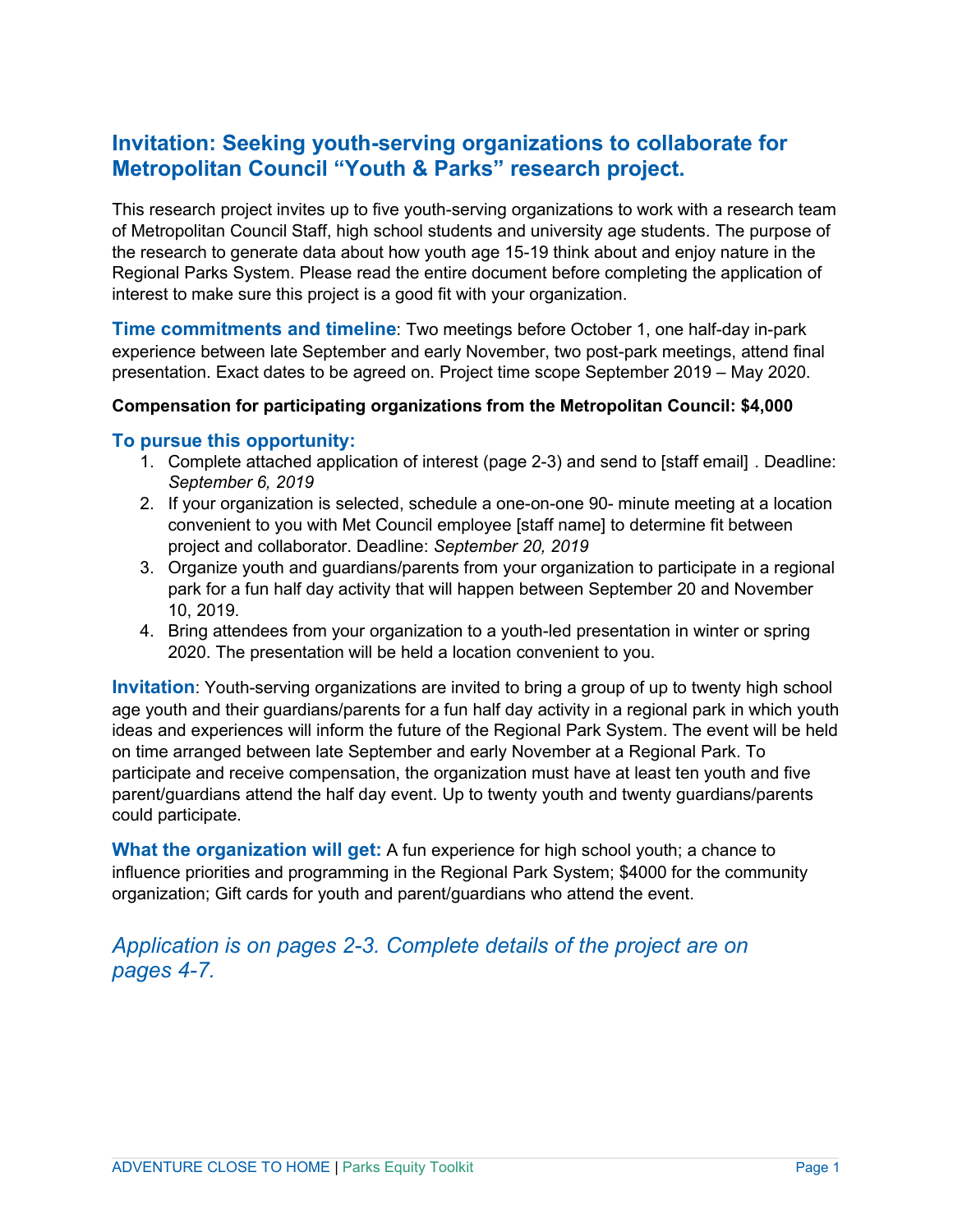# *Criteria for choosing the five organizations in order of priority:*

- Capacity to successfully recruit youth and guardian participants and complete the project requirements
- Commitment to the outcomes/values of the research project
- Contribution to geographic and social diversity of the project as a whole
- Staff and leadership have deep ties to the community served by the organization
- Previous experience with youth participant action research

Please complete the following application of interest and return to [staff email].

**Name of organization:** 

**Address of organization:** 

Website of organization (if applicable):

**Contact person:** *37T* **Contact person phone:***37T*

**Contact person email:** 

**What is your organization's mission?**

### *How many youth does your organization serve from the following groups? (Note – one group is fine! Youth who fit more than one of these descriptors is fine!)*

| African American youth                                                                                                      |
|-----------------------------------------------------------------------------------------------------------------------------|
| American Indian, indigenous, and/or Native American youth                                                                   |
| Rural youth                                                                                                                 |
| Youth active in groups related to #diversifyoutdoors                                                                        |
| Youth from families living in low income or poverty                                                                         |
| Youth from New American, Asian and/or African diasporic communities<br>(for example, Hmong, Karen, Latinx/Hispanic, Somali) |
| Youth from other communities of color not listed here who are<br>underserved by the Regional Park System                    |
| Youth with physical or cognitive disabilities                                                                               |
| Youth with extensive outdoor experience                                                                                     |
|                                                                                                                             |

If needed, please comment: